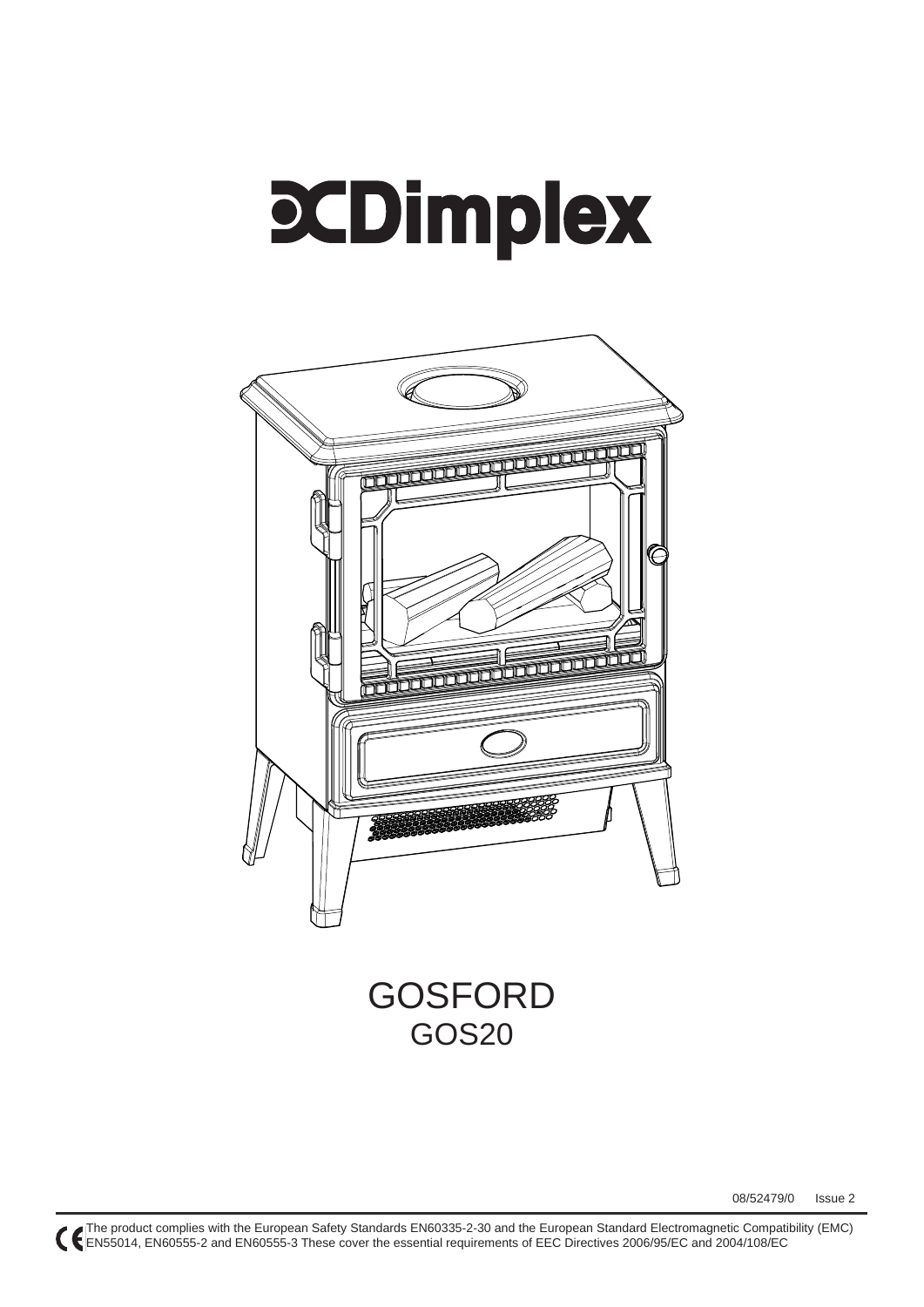## Introduction

Thank you for choosing this Dimplex electric fire. Please read this information guide carefully to be able to safely install, use and maintain your product.

## **Important Safety Advice**

When using electrical appliances, basic precautions should always be followed to reduce the risk of fire, electrical shock and injury to persons, including the following:

## **1. OVERHEATING**

WARNING: In order to avoid overheating, do not cover the heater. Do not place material or garments on the heater, or obstruct the air circulation around the heater. The heater carries a DO NOT COVER warning.

## **2. DAMAGE.**

If the appliance is damaged, check with the supplier before installation and operation. If the supply cord is damaged it must be replaced by the manufacturer or service agent or a similarly qualified person in order to avoid a hazard.

## **3. LOCATION**

Do not use outdoors.

Do not use in the immediate surroundings of a bath, shower or swimming pool.

Do not locate the heater immediately below a fixed socket outlet or connection box.

Ensure that furniture, curtains or other combustible material are positioned no closer than 1 metre from the heater.

Although this heater conforms with safety standards, we do not recommend its use on deep pile carpets or on long hair type of rugs.

## **4. PLUG POSITIONING**

The appliance must be positioned so that the plug or point of isolation is accessible.

Keep the supply cord away from the front of the heater.

## **5. USE OF OTHER CONTROLS**

Do not use this heater in series with a thermal control, a program controller, a timer or any other device that switches on the heat automatically, since a fire risk exists when the heater is accidentally covered or displaced.

## **6. UNPLUGGING**

In the event of a fault unplug or isolate the device.

Unplug or isolate the device when not required for long periods.

## **7. OWNER/USER**

This appliance can be used by children aged form 8 years and above and persons with reduced physical, sensory or mental capabilities or lack of experience and knowledge if they have been given supervision or instruction concerning use of the appliance in a safe way and understand the hazards involved. Children shall not play with the appliance. Cleaning and user maintenance shall not be made by Children without supervision.

Children of less than 3 years should be kept away unless continuously supervised. Children aged from 3 years and less than 8 years shall only switch on/off the appliance provided that it has been placed or installed in its intended normal operating position and they have been given supervision or instruction concerning use of the appliance in a safe way and understanding the hazards involved. Children aged from 3 years and less than 8 years shall not plug in, regulate and clean the appliance or perform user maintenance.

## **CAUTION - Some parts of this product can become very hot and cause burns. Particular attention has to be given where children and vulnerable people are present.**

## **8. ELECTRCITY**

WARNING – THIS APPLIANCE MUST BE EARTHED.

This heater must be used on an AC  $\sim$  supply only and the voltage marked on the heater must correspond to the supply voltage.

Before switching on, please read the safety advice and operating instructions.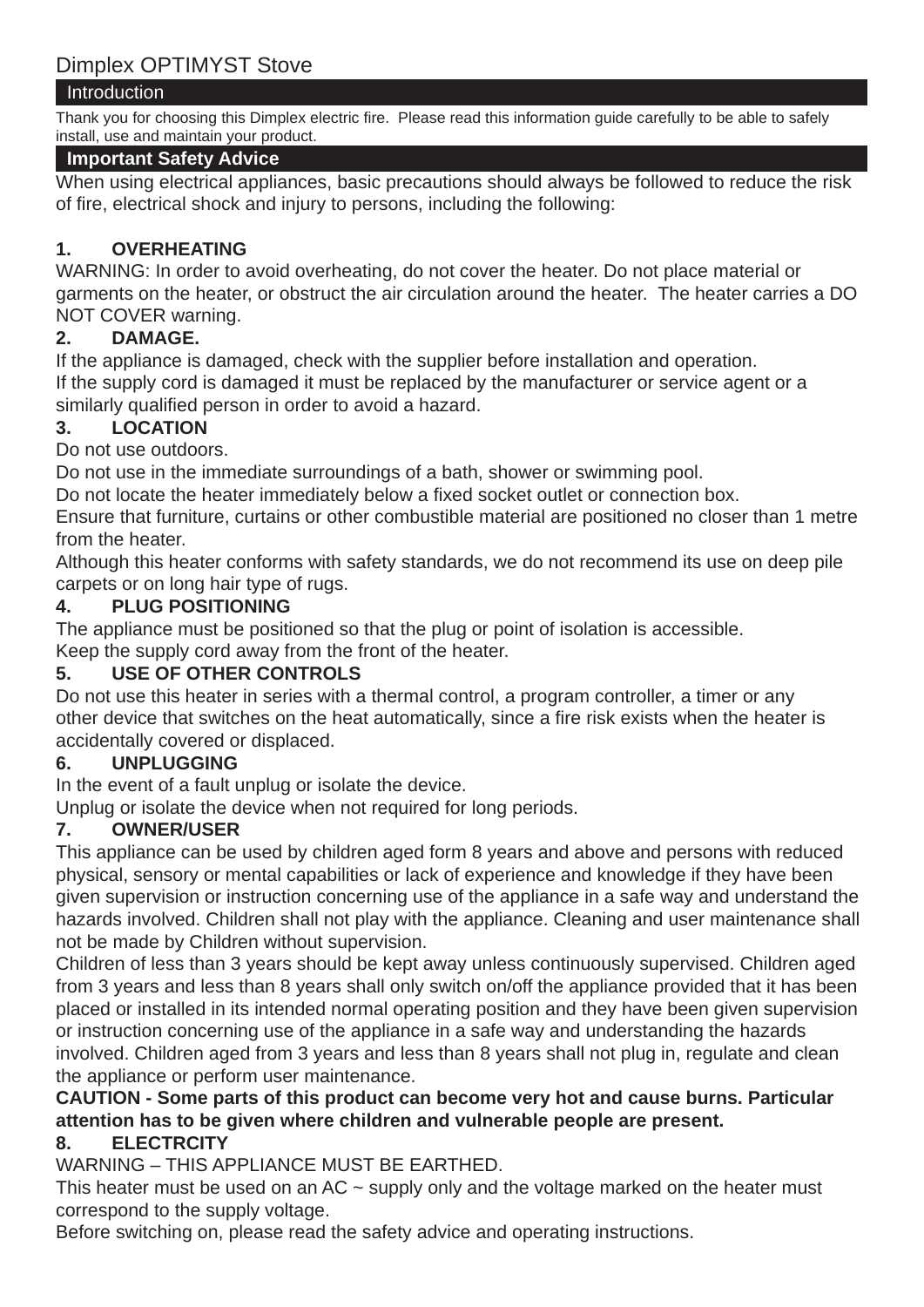### General Information

Only use filtered water in this appliance.

This model is designed to be free standing and is normally positioned near a wall.

Always ensure that the appliance is sitting on a level surface.

To reduce heat loss and to prevent any chimney up draft affecting the operation of your inset fire we recommend they the chimney flue is sealed off.

Please note: Used in an environment where background noise is very low, it may be possible to hear a sound which is related to the operation of the flame effect. This is normal and should not be a cause for concern.

If this product experiences a power surge for whatever reason the product may cut-out. This is a normal safety feature and the product will resume operation after 30 seconds.

Once installed, never move this appliance or lay on its back, without draining the water from sump and water tank.

If you intend not using the appliance for longer than 2 weeks, drain the water from sump and water tank and dry the sump.

The water tank, sump, sump lid, tank cap and air filters must be cleaned once every two weeks, particularly in hard water areas.

The appliance should never be operated if the lamps are not working.

The lamps should be regularly inspected as described under 'Maintenance' and 'Changing lamps'.

If condensation occurs on the inside doors, reduce the amount of smoke and flames produced using Control Knob 'D' (see section 'Operating the Fire') and leave the door slightly ajar

The sump and the water tank in this product are treated with a biocidal product, Silver Biocide. This conforms with the latest relevant ISO standard

#### Installation Instructions

This section describes how to set up your fire.

Before installing this appliance in an existing chimney, we recommend that;

1. You have your chimney cleaned by a competent chimney sweep.

2. You block off the chimney flue.

This procedure is important for the efficient operation of the heating unit and will also reduce heat loss up the chimney.

#### **BEFORE YOU START**

1. Ensure that all packing items are removed (read any warning labels carefully) and retain all packing for possible future use e.g. in the event of moving house or returning the appliance to your supplier.

2. Before connecting the stove, check that the supply voltage is the same as that stated on the heater.

#### **INSTALLATION**

Place the stove against a wall and connect the stove to your electricity supply. Connect the power cable to the appropriate power connector at the back of the fire Plug the power cable into a 13amp/240volt outlet. Do not yet switch the appliance on.

#### Connecting the Transducer Unit + Lamps

1. Release the two red tabs by turning them by 90 degrees (see Fig 2)

- 2. Lift out the Sump Nozzle (Fig 3)
- 3. Insert lamps into lamp holders (Fig 4), carefully locating the pins into the holes (Fig 4a)
- 4. Push lamps firmly into place
- 5. Place the Transducer Unit into the sump and join the cable to the connector on the sump (Fig 5)

6. To ensure that the Transducer Unit is correctly placed in the sump, the tab on the Transducer Unit should be lined up with the moulded recess in the sump (Fig 5a).

7. Ensure that the cable is not placed above the disc on the Transducer Unit (Fig 5b). To prevent the cable becoming pinched between the nozzle and the sump, place the cable in the slot in the wall of the sump.

8. Replace the Sump Nozzle and secure it by turning the two red tabs by 90 degrees (Fig 6)

#### Filling the Water Tank

9. Place Water Tank in sink and remove cap (turn anti-clockwise to open) (Fig 7)

10. Fill Water Tank with **filtered tap water only**. This is necessary to prolong the life of the flame and smoke producing unit. The water should be filtered through a conventional domestic water filter unit and the filter should be replaced regularly. Distilled water must **not** be used.

11. Screw the cap back on – **do not overtighten**.

12. Place the Water Tank in the Sump, with the tank cap facing down and the flat side of the tank facing outward (Fig 8)

#### Assembling the fire

13. Place the Fuel bed on top of the Water Tank and Mist Nozzle (Fig 9)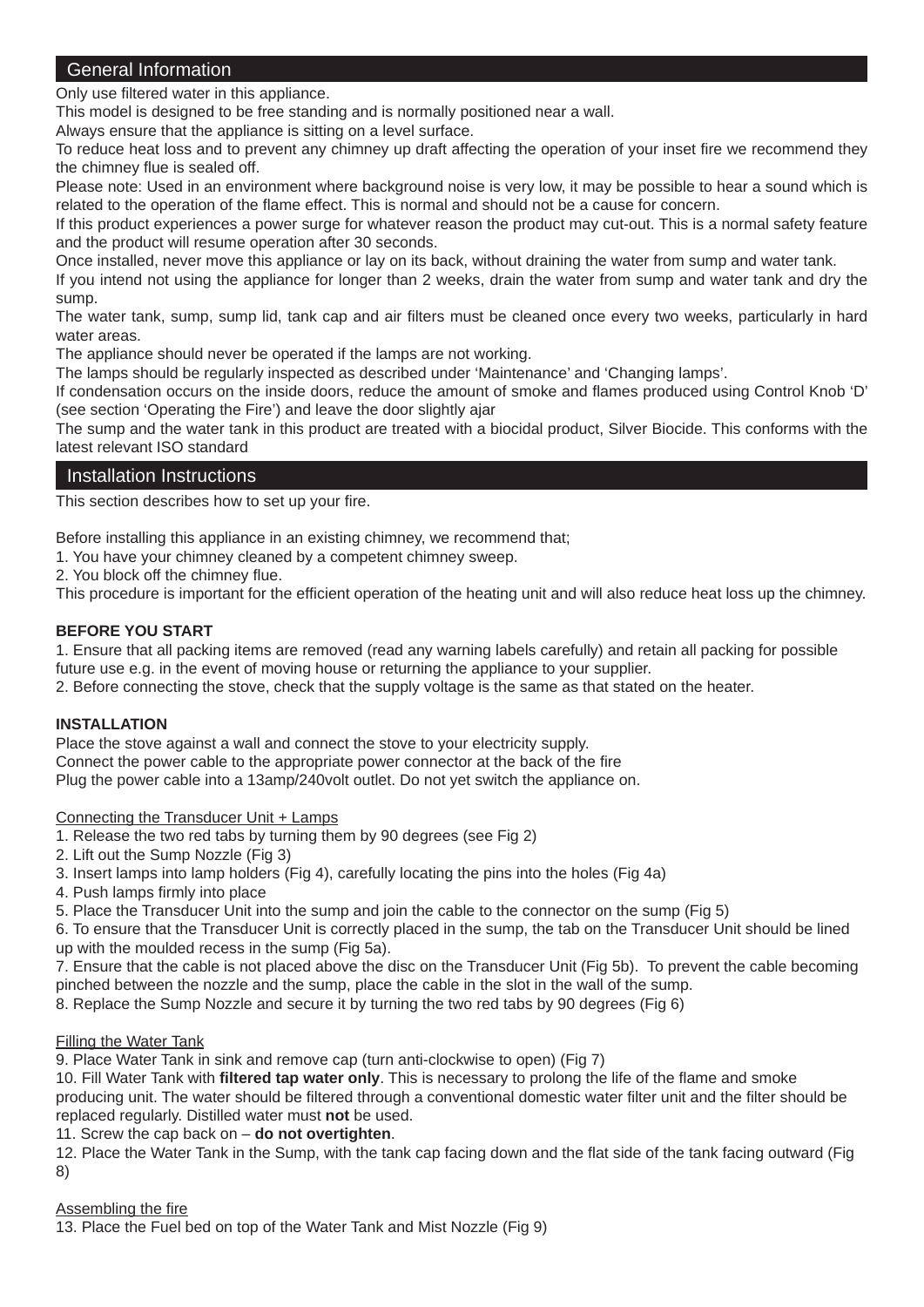#### Operating the Fire

This section describes how to activate your fire using either the manual controls or remote control.

#### **MANUAL CONTROLS**

The manual controls are located beneath the hinged flap. Open the doors to access the controls. (See Fig.10 for Manual Control lay out)

Switch 'A':- Controls the electricity supply to the Fire.

Note: This switch must be in the 'ON' ( **I** ) position for the Fire to operate either with or without heat.

Switch 'B':- Press  $\Omega$  once to turn on the flame effect. This will be indicated by an audible beep. Although the main lights operate immediately it will take a further 30 seconds before the flame effect starts.

Press  $\mathbf{\Omega}$  again to give flame effect and half heat. This will be indicated by two beeps.

Press  $\mathbf{\mathfrak{B}}$  again to give flame effect and full heat. This will be indicated by three beeps.

Press  $\mathbf{\Omega}$  again to return to flame effect only. This will be indicated by one beep.

Press  $\Phi$  to put fire in to standby mode. This will be indicated by one beep.

Control Knob 'C':- Controls the Thermostat setting.

 Turning the control knob to the left will decrease the temperature setting, turning the control knob to the right will increase the temperature setting.

Control Knob 'D':- Controls the intensity of the flame effect.

Turning the control knob to the left increases the flame effect, turning the control knob to the right will decrease the flame effect

#### **SETTING THE THERMOSTAT**

Ensure the fire is plugged in and switch it on to the full heat setting. Turn the Control Knob 'C' fully to the right (max temperature setting) to warm the room rapidly. When the room temperature has reached the desired level, turn the thermostat knob back slowly until you hear the thermostat just click off. The heater will then maintain the room temperature at the chosen level.

Note: Should your heater fail to come on when the thermostat is at a low setting, this may be due to the room temperature being higher then the thermostat setting

#### **THERMAL SAFETY CUT-OUT**

A thermal safety cut-out is incorporated in the fan heater to prevent damage due to overheating. This can happen if the heat outlet was restricted in any way or if the chimney flue has not been blocked off effectively. If the cut-out operates, unplug the heater from the socket outlet and allow approximately 10 minutes before reconnecting. Before switching the heater back on remove any obstruction that may be restricting the heat outlet, then continue normal operation.

**Caution:** In order to avoid a hazard due to inadvertent resetting of the thermal cutout, this appliance must not be supplied through an external switching device, such as a timer, or connected to a switch that is regularly switched on and off by the utility. Depending on room temperature and humidity upon initial start up there may be some condensation on the inside of the stove. This can be overcome by turning the flame control knob down and leaving the door of the stove slightly ajar, until the glass warms up.

#### **GETTING THE DESIRED FLAME EFFECT**

- 1. The flame control knob 'D' (Fig.10) may be turned up or down to give a more realistic effect.
- 2. Generally the flames appear more realistic when the flame control is turned down.
- 3. Give the flame generator time to react to changes you may make.
- 4. The fire will use less water if the flame effect is set to a lower level.
- 5. Do not tilt or move the fire while there is water in the tank or sump.
- 6. Make sure that the fire is on a level floor.

#### **REMOTE CONTROL OPERATION**

On the control panel, Switch A (see Fig.10) must be in the 'ON' ( I ) position in order for the remote control to operate. There are 3 buttons on the remote control. (See Fig.12) To operate correctly the remote must be pointed towards the front of the grate. (See Fig 17). The remote control functions are as follows:



 Press once to turn on Flame effect only. This will be indicated by one beep.



 Press once to turn on Half Heat and Flame Effect. This will be indicated by two beeps. Press again to turn on Full Heat and Flame Effect.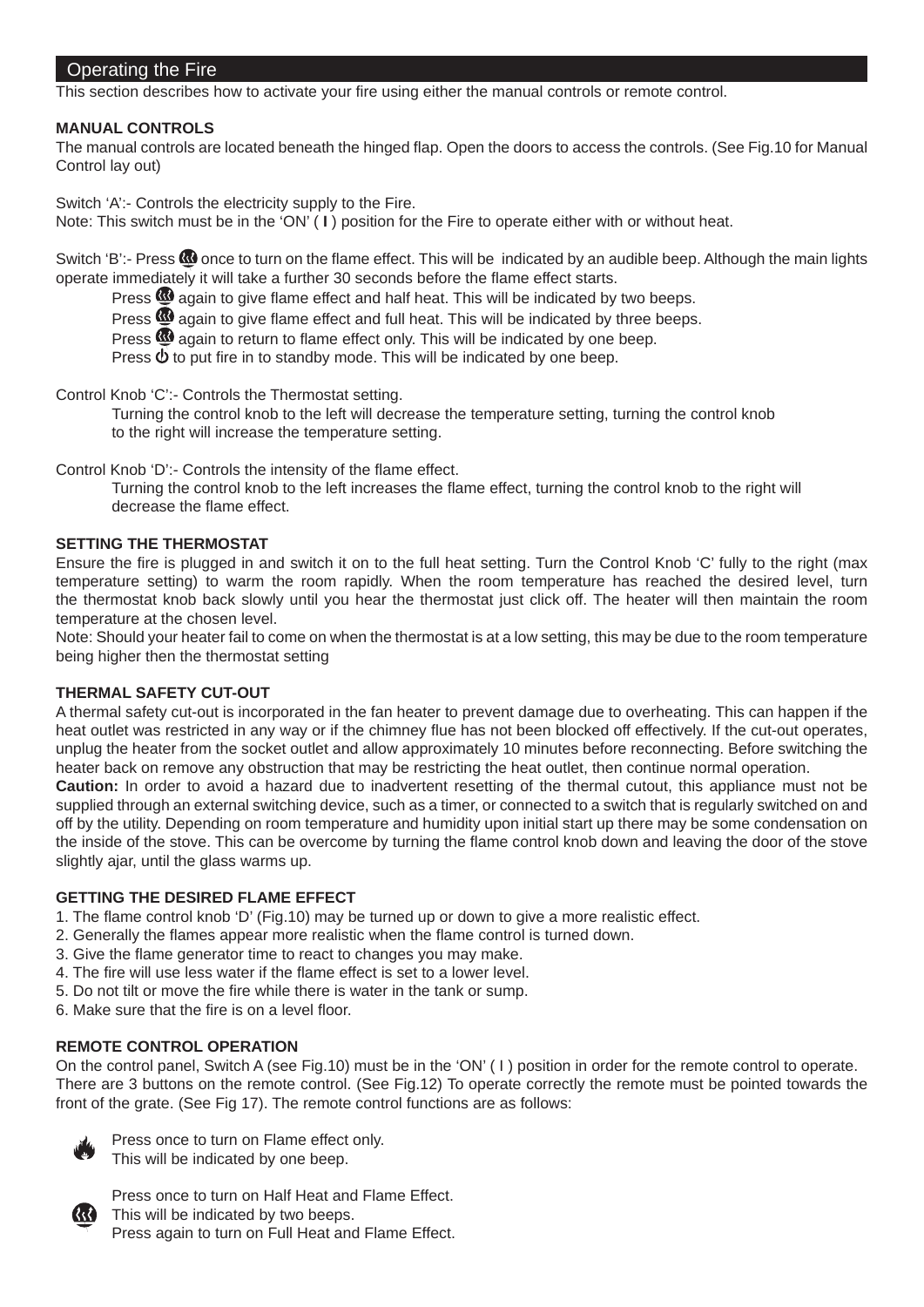This will be indicated by three beeps.



 $\bigwedge_{\text{This will}}^{\text{Standby}}$ This will be indicated by one beep.

## **Maintenance**

#### **GENERAL TIPS**

Only use filtered tap water in this appliance.

Always ensure that the appliance is sitting on a level surface.

If you intend not using the appliance for longer than 2 weeks, remove and empty the sump and water tank.

Once installed, never move this appliance or lay on its back, without draining the water from sump and water tank. The appliance should never be operated if the lamps are not working.

The lamps should be regularly inspected as described under 'Changing lamps'.

#### **FILLING THE WATER TANK**

When the water tank is empty, the flame and smoke effect shuts off and you will hear 2 audible beeps, follow these steps.

- 1. Press Switch 'A' to **(0)** (See Fig.10)
- 2. Gently lift out the Fuel bed and carefully set aside.
- 3. Remove the water tank by lifting upwards and outwards.
- 4. Place the water tank in sink and remove cap, Anti-clockwise to open. (Fig 7)

5. Fill tank with **filtered tap water only**. This is necessary to prolong the life of the flame and smoke producing unit. The water should be filtered through a conventional domestic water filter unit and the filter should be replaced regularly.

6. Screw the cap back on, do not over tighten.

7. Return the tank to the sump, with the tank cap facing down and the flat side of the tank facing outward. (Fig 8)

8. Gently place the Fuel bed back into position. (Fig 9)

9. Press Switch 'A' to 'ON' **(I)** position (See Fig.10)

#### **CHANGING LAMPS**

If the flame and smoke effect appears grey or colourless it may be that one or more lamps have failed. You can check for lamp failure as follows.

1. Leaving the flame effect on, lift out the Fuel bed and water tank.

2. It should be possible to view the lamps with the nozzle in place and observe which one needs to be changed.

3. Put Switch 'A' in the 'OFF' position, and unplug the fire from the mains.

4. Leave the appliance for 20 minutes to allow the lamps to cool down before removing them.

5. Remove the sump as described in the Cleaning Section.

6. Remove the defective lamp, by gently lifting vertically and disengaging the pins from the lamp holder, (See Fig.4 and 4a).

Replace with a Dimplex OPTIMYST, 12V, 45W, Gu5.3 base, 8º beam angle, coloured lamp. (Purchased from our website http://spares.dimplex.co.uk)

7. Carefully insert the two pins of the new lamp into the two holes in the lamp holder. Push firmly in place. (See Fig.4 and 4a).

8. Replace the sump, nozzle, water tank and Fuel bed.

#### **CLEANING**

**Warning** – Always press Switch 'A' to the 'OFF' **(0)** position (See Fig.10) and disconnect from the power supply before cleaning the fire.

We recommend cleaning the following components once every 2 weeks, particularly in hard water areas:-Water Tank, Sump, Nozzle, Tank cap and seal, Air filter.

For general cleaning use a soft clean duster – never use abrasive cleaners.

To remove any accumulation of dust or fluff the soft brush attachment of a vacuum cleaner should occasionally be used to clean the outlet grille of the fan heater.

#### **Water tank**

1. Remove water tank, as described earlier, put into sink and empty water.

2. Using the supplied brush gently rub the inside surfaces of the cap paying particular attention to the rubber ring in the outer groove and the centre rubber seal.

3. Put a small quantity of washing up liquid into the tank, refit the cap and shake well, rinse out until all traces of washing up liquid are gone.

4. Refill with filtered tap water only, replace the cap, do not overtighten.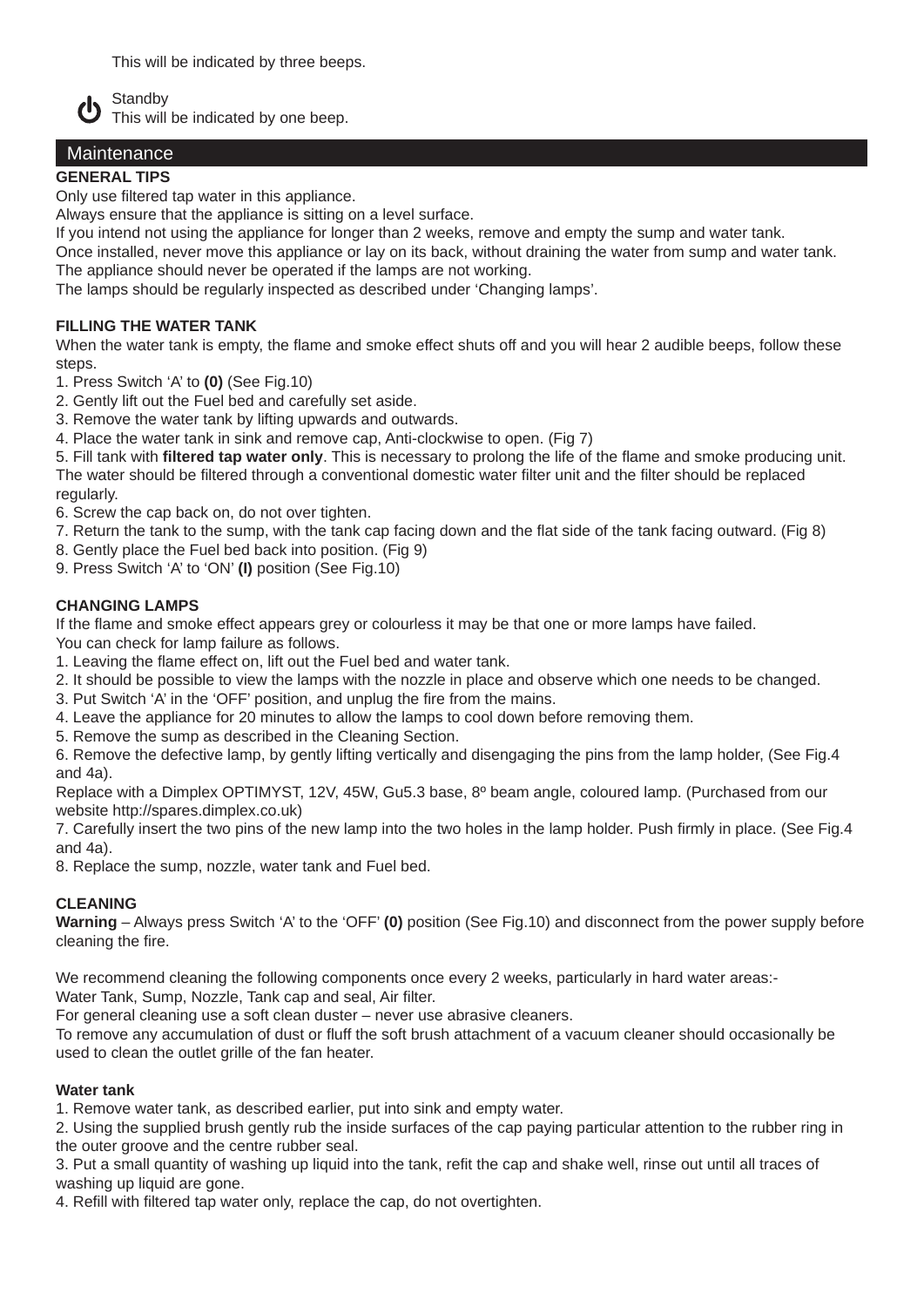#### **Sump**

1. Press Switch 'A' to the 'OFF' **(0)** position

- 2. Gently lift out the Fuel bed and place carefully on the ground.
- 3. Remove the water tank by lifting upwards.
- 4. Disconnect the electrical connector, located on the right side of the sump. (See Fig.5) .
- 5. Release the right sump locking tabs by turning 90º. This allows the sump to be lifted completely from its location.
- 6. Gently lift up the sump, taking care to keep level so as not to spill any water. Sit the assembly in the sink.
- 7. Release the left sump locking tabs by turning 90º, then lift off the Nozzle. (See Fig.3)

8. Lift out the transducer and carefully tilt, as shown, so that the liquid drains out of the sump. (See Fig.13)

9. Put a small amount of washing up liquid into the sump, and using the supplied brush, gently clean all surfaces in the sump and gently clean the transducer including the metal discs located in the top grooved surface. (See Fig.14) 10. When cleaned, thoroughly rinse the sump with clean water to remove all traces of washing up liquid.

- 11. Clean the Nozzle with the brush and flush out thoroughly with water. (See Fig.15)
- 12. Reverse the above steps to reassemble.

#### **Air filter**

- 1. Gently lift out the Fuel bed and place carefully on the ground.
- 2. Gently slide the air filter upwards out of its plastic holder. (See Fig.16)

3. Gently rinse with water in the sink and dry with fabric towel before returning.

4. Replace the filter making sure that the coarse black filter is facing the front of the fire.

5. Replace the Fuel bed.

#### Additional Information

#### **AFTER SALES SERVICE**

#### **1 Year guarantee**

Your product is automatically guaranteed for one year from the date of purchase. Within this period, we undertake to repair or exchange this product free of charge providing:

a) Proof of purchase such as a sales receipt can be provided, showing that the appliance was bought within the 12-months prior to registering the defect/fault.

b) The appliance was correctly installed and operated in accordance with the manufacturer's instructions and used solely for domestic purposes.

c) The defect/fault was not as a result of accident, misuse, unauthorised modification or inexpert repair.

#### **Consumable parts, such as fuses in plugs and bulbs, which require routine replacement are excluded from the guarantee.**

Your rights under this guarantee are additional to your statutory rights, which in turn are not affected by this guarantee.

Should you require after sales information or assistance with this product please go to www.dimplex.co.uk and select "Customer Support" Or call our help desk on **0844 879 3588 (UK)** or **01 842 4833 (R. O. I.)**.

Spare parts are also available on the web site. Please retain your receipt as proof of purchase.

#### **Additional 1 year guarantee**

Your 1 year guarantee is extended for an additional 12 months when you register the product with Dimplex, within 28 days of purchase. If you do not register the product with Dimplex within 28 days, your product will remain guaranteed for 1 year only.

Within the extended guarantee period we undertake to repair or exchange this product free of charge providing:

a) Proof of purchase such as a sales receipt can be provided, showing that the appliance was bought within the 24-months prior to registering the defect/fault.

b) The appliance was correctly installed and operated in accordance with the manufacturer's instructions and used solely for domestic purposes.

c) The defect/fault was not as a result of accident, misuse, unauthorised modification or inexpert repair

Your rights under this guarantee are additional to your statutory rights, which in turn are not affected by this guarantee.

To validate your extended guarantee register with us online at http://register.dimplex.co.uk Or call our customer registration line **0844 879 3588 (UK)** or **01 842 4833 (R. O. I.)**

N.B. Each qualifying product needs to be registered with Dimplex individually. **Please note that the extended guarantee is only available in the UK and Ireland**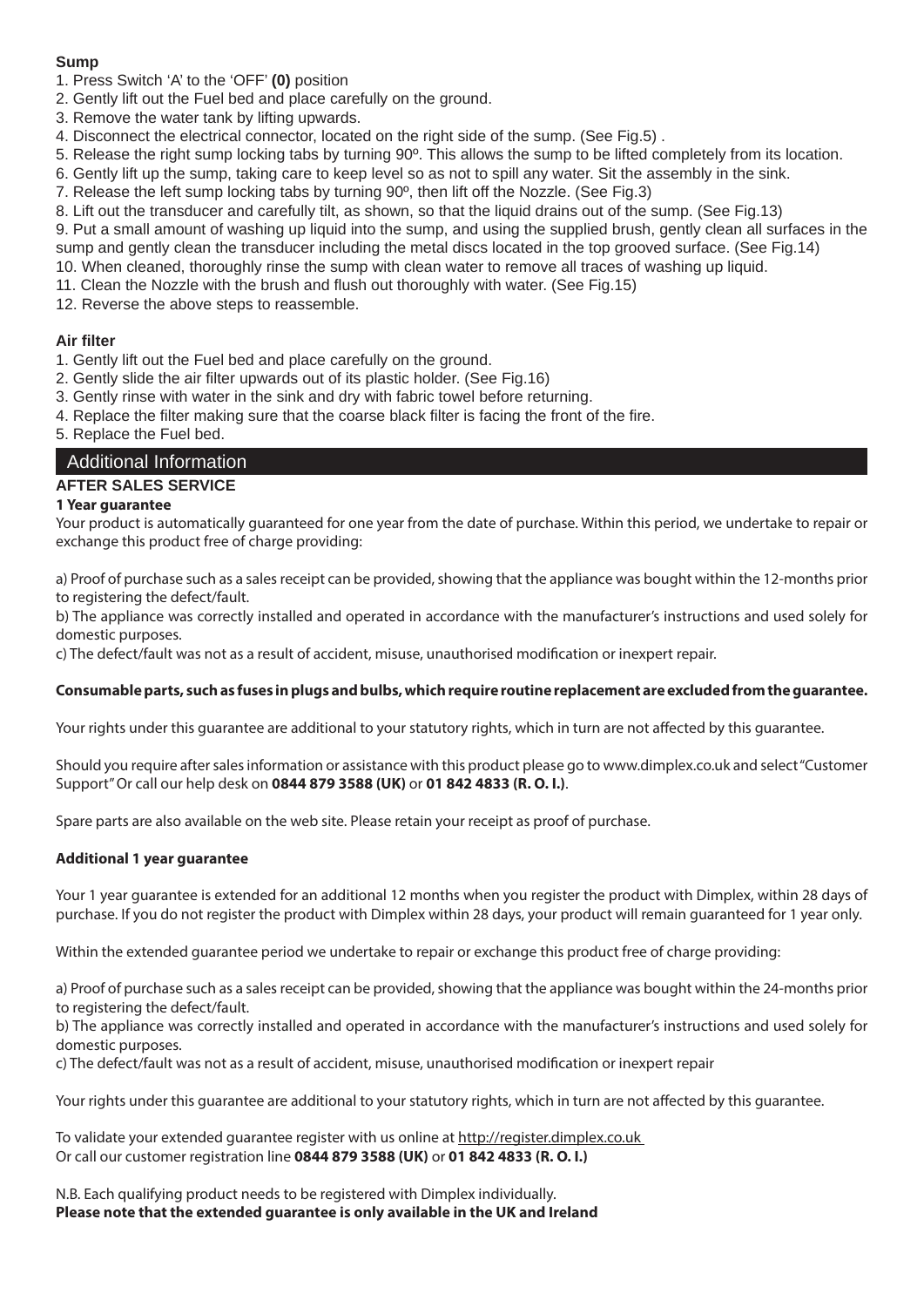#### **RECYCLING**



 For electrical products sold within the European Community - At the end of the electrical products useful life it not be disposed of with household waste. Please recycle where facilities exist. Check with your Local Authority or retailer for recycling advice in your country.

#### **PATENT / PATENT APPLICATION**

Products within the Optimyst range are protected by one or more of the following patents and patent applications:

Great Britain GB 2402206, GB 2460259, GB 2460453 , GB 2418014, GB 2465738, GB 2449925, GB 2465537 , GB 2455277 , GB1020534.2, GB1020537.5, GB1110987.3 United States US 7967690, US 2010299980, US 2011062250, US 2008028648, US 13/167,042 Russia RU2008140317 European EP 2029941, EP 2201301, EP 2315976, EP 1787063, EP07723217.1 , EP11170434.2, EP 11170435.9 China CN 101883953, CN 200980128666.2, CN 101057105, CN 101438104 Australia AU 2009248743, AU 2007224634 Canada CA 2725214, CA 2579444, CA 2645939 International Patent Application WO 2006027272 South Africa ZA 200808702 Mexico MX 2008011712 Korea KR 20080113235 Japan JP 2009529649 Brazil BR P10708894-9 India IN 4122/KOLNP/2008 New Zealand NZ 571900

| Troubleshooting                                                    |                                                                     |                                                                                                                                                                          |
|--------------------------------------------------------------------|---------------------------------------------------------------------|--------------------------------------------------------------------------------------------------------------------------------------------------------------------------|
| Symptom                                                            | <b>Cause</b>                                                        | <b>Corrective Action</b>                                                                                                                                                 |
| The flame effect will<br>not start.                                | Mains plug is not plugged in.                                       | Check plug is connected to wall socket<br>correctly.                                                                                                                     |
|                                                                    | Low water level.                                                    | Check that the water tank is full and there is<br>water in the sump.                                                                                                     |
|                                                                    | Low voltage connector not connected<br>properly. (See Fig.5)        | Check that the connector is inserted correctly.<br>(See Fig.5)                                                                                                           |
|                                                                    | The Transducer Unit is not sitting correctly<br>in the sump         | Ensure the Transducer in sitting down into the<br>moulded recess in the sump                                                                                             |
| The flame effect is too<br>low.                                    | Flame effect control knob is set too low.<br>(See Fig.10)           | Increase level of flame by turning Control knob<br>'D' to the left slowly. (See Fig.10)                                                                                  |
|                                                                    | The Metal Disc in the transducer might be<br>dirty (See Fig.14)     | Clean the Metal Disc with soft brush supplied.<br>(See Fig.14) See 'Maintenance.' for a step by<br>step procedure.                                                       |
|                                                                    | The wire from the Transducer Unit is<br>sitting over the metal disc | Direct the wire to the back of the sump and<br>make sure it sits into the side slot exiting the<br>sump.                                                                 |
| Unpleasant smell                                                   | Dirty or stale water.                                               | Clean the unit as described under maintenance.                                                                                                                           |
| when unit is used.                                                 | Using unfiltered tap water.                                         | Use only filtered tap water.                                                                                                                                             |
| The flame effect has<br>too much smoke.                            | Flame effect setting is too high.                                   | Turn the flame effect Control knob 'D' to the<br>right, about 1/4 a turn, at a time. Give the flame<br>generator some time to adjust to the new<br>setting. (See Fig.10) |
| Main lamps are not<br>working and there are<br>no flames or smoke. | There is no water in the water tank                                 | Follow instructions under<br>Maintenance, 'Filling the water tank'.<br>Check the plug is connected to the wall socket<br>correctly and that Switch 'A' Fig. 10 is in the |
|                                                                    |                                                                     | 'ON' (I) position.                                                                                                                                                       |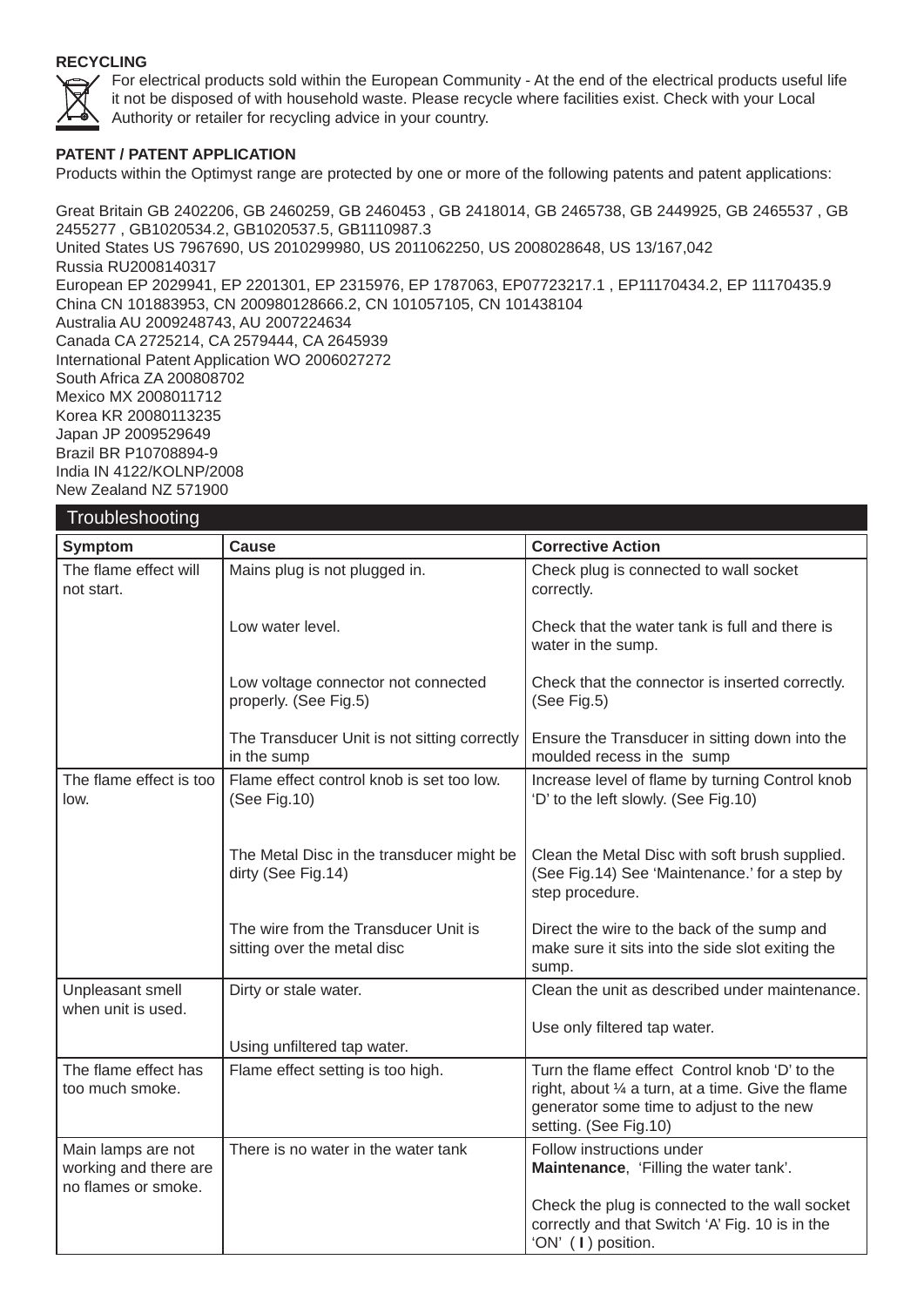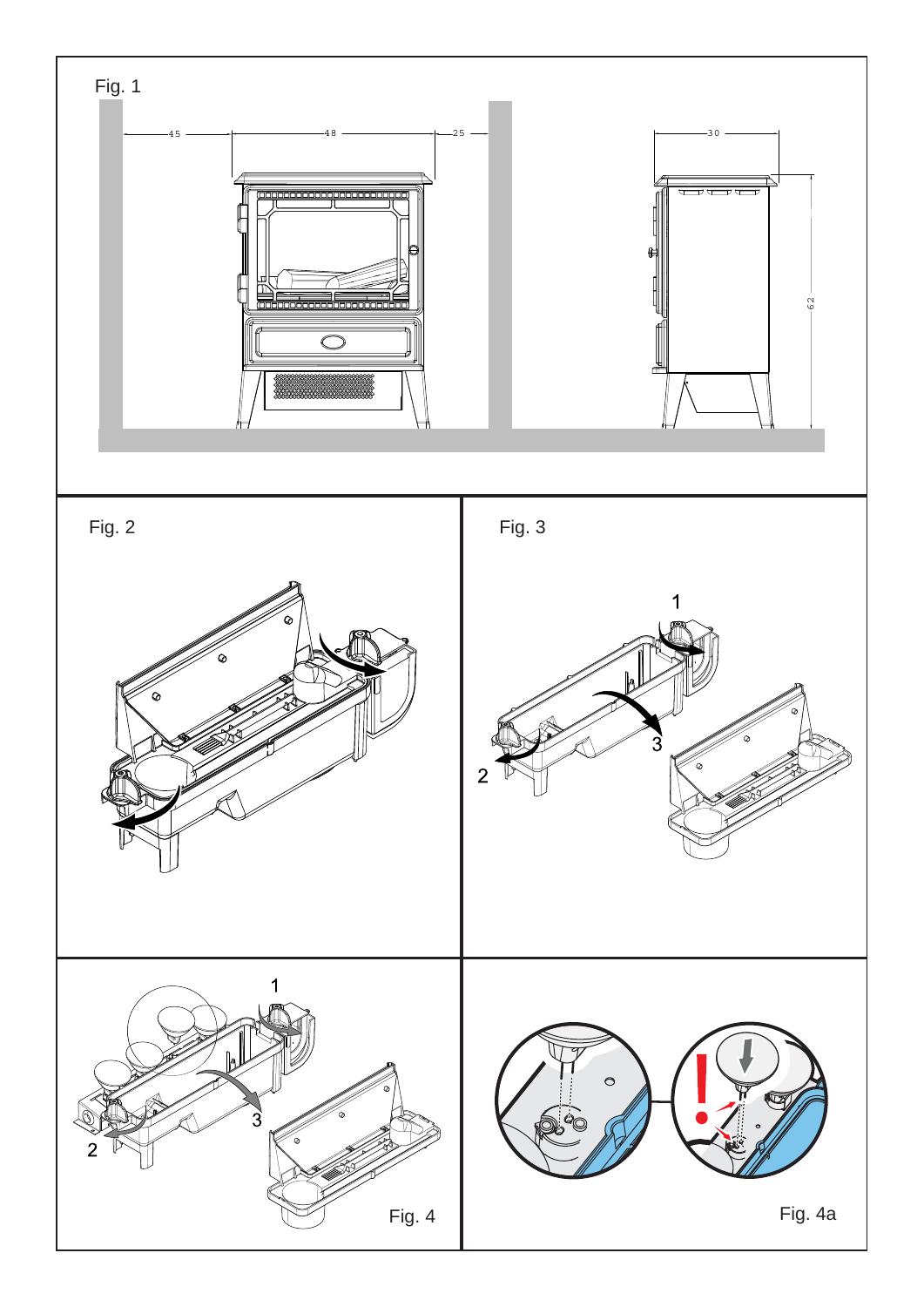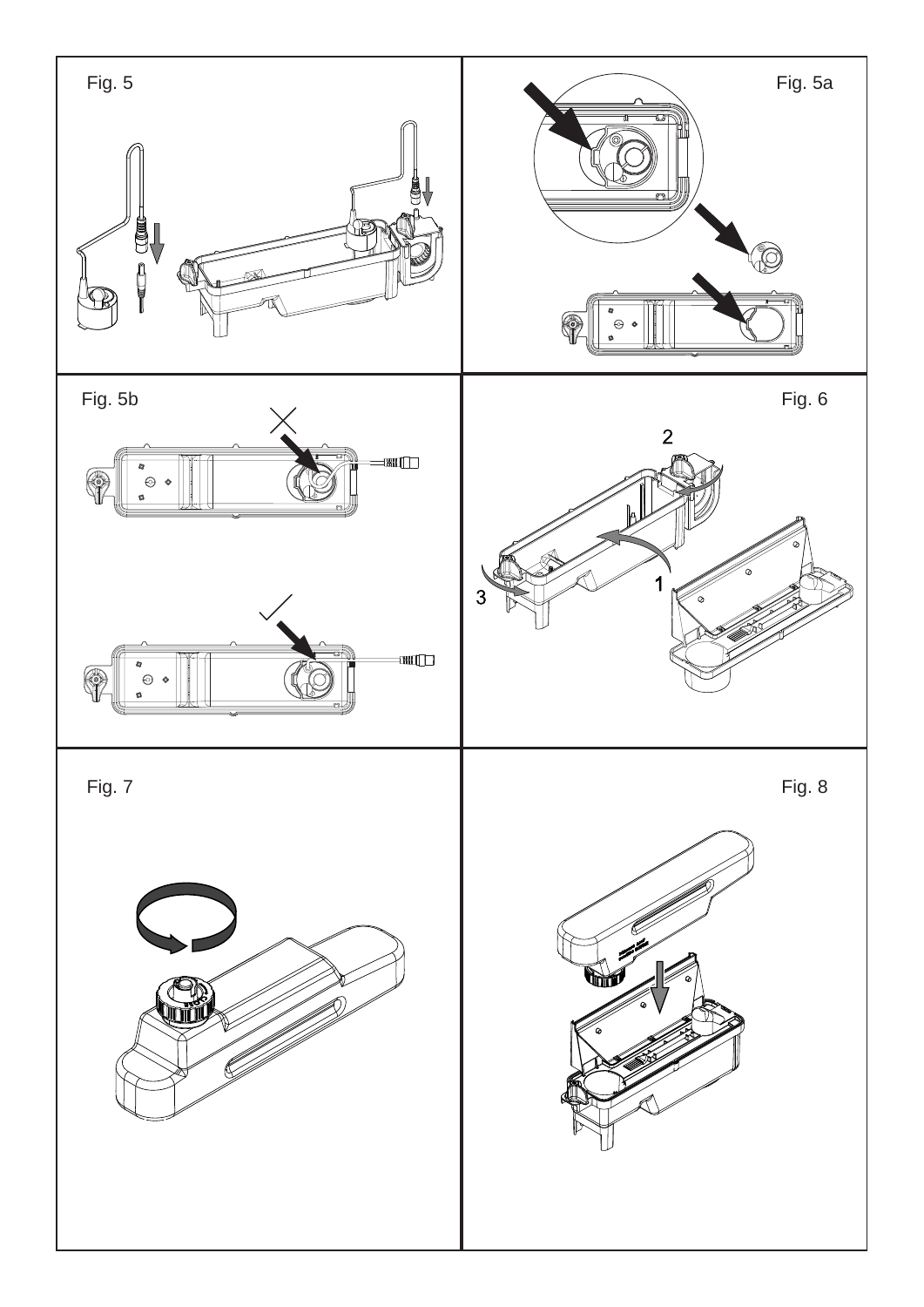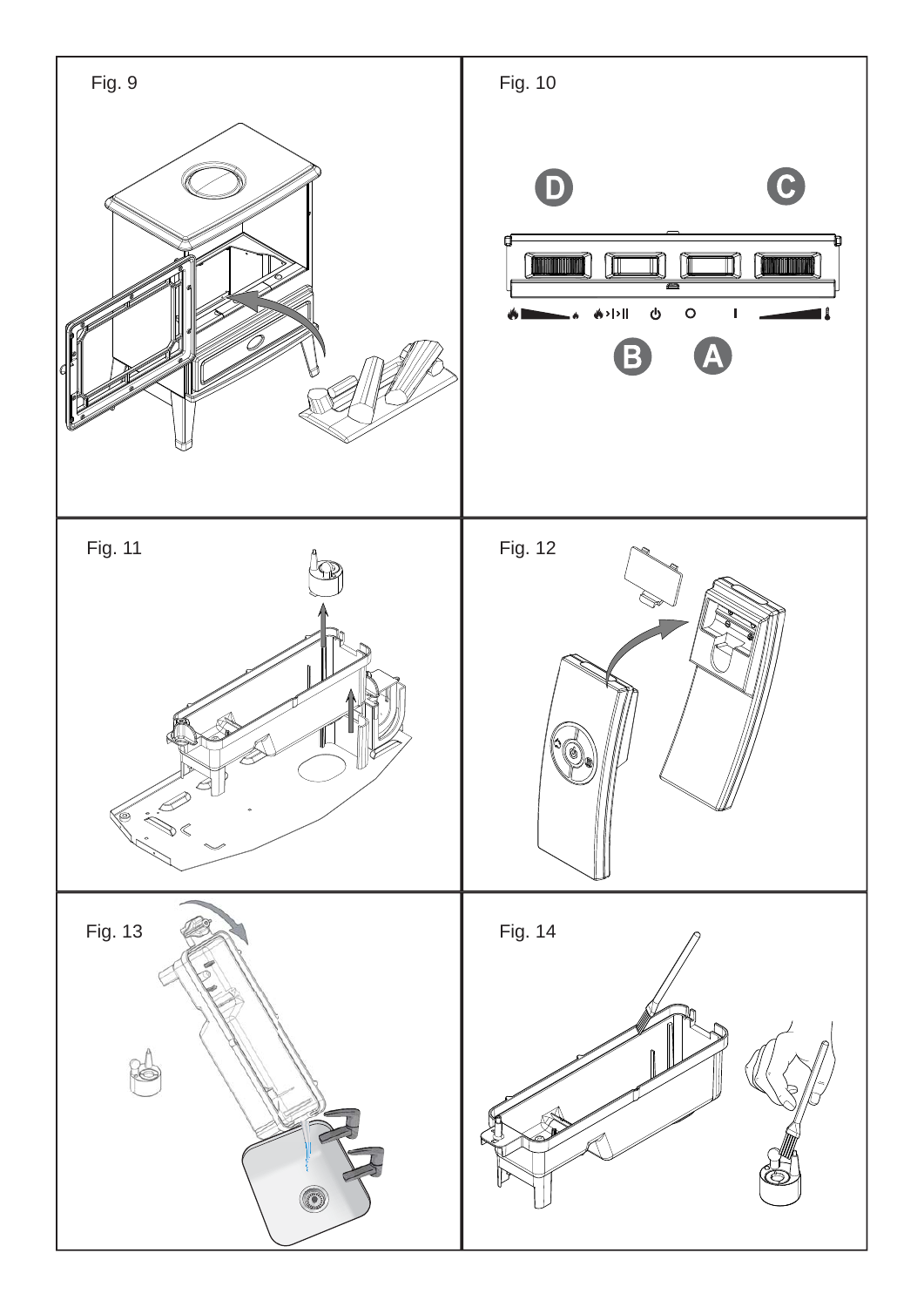